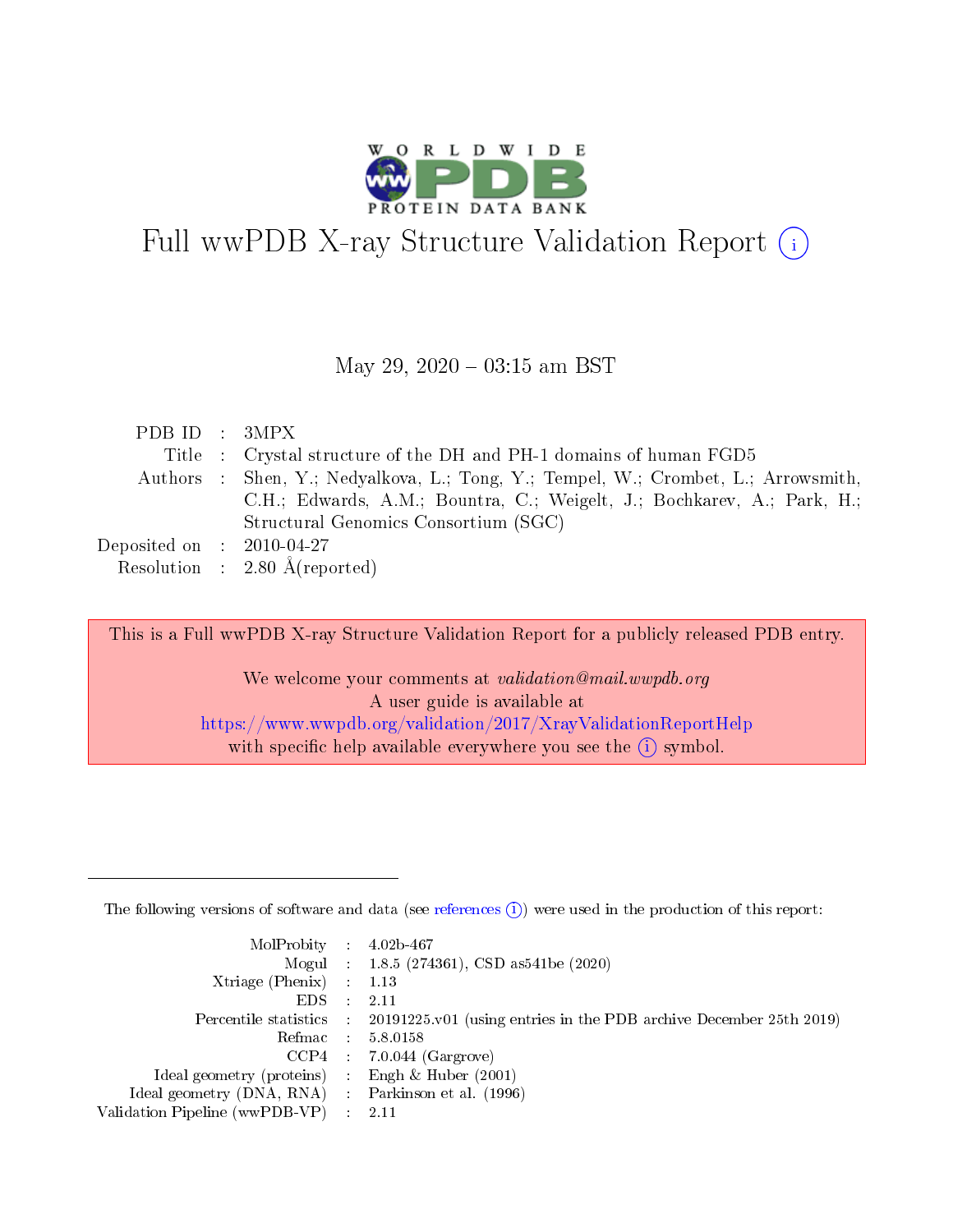# 1 [O](https://www.wwpdb.org/validation/2017/XrayValidationReportHelp#overall_quality)verall quality at a glance  $(i)$

The following experimental techniques were used to determine the structure: X-RAY DIFFRACTION

The reported resolution of this entry is 2.80 Å.

Percentile scores (ranging between 0-100) for global validation metrics of the entry are shown in the following graphic. The table shows the number of entries on which the scores are based.



| Metric                | Whole archive<br>$(\#\text{Entries})$ | <b>Similar resolution</b><br>$(\#\text{Entries}, \text{resolution range}(\text{\AA}))$ |  |  |
|-----------------------|---------------------------------------|----------------------------------------------------------------------------------------|--|--|
| $R_{free}$            | 130704                                | $3140(2.80-2.80)$                                                                      |  |  |
| Clashscore            | 141614                                | $3569(2.80-2.80)$                                                                      |  |  |
| Ramachandran outliers | 138981                                | $3498(2.80-2.80)$                                                                      |  |  |
| Sidechain outliers    | 138945                                | $3500(2.80-2.80)$                                                                      |  |  |
| RSRZ outliers         | 127900                                | $3078(2.80-2.80)$                                                                      |  |  |

The table below summarises the geometric issues observed across the polymeric chains and their fit to the electron density. The red, orange, yellow and green segments on the lower bar indicate the fraction of residues that contain outliers for  $>=3, 2, 1$  and 0 types of geometric quality criteria respectively. A grey segment represents the fraction of residues that are not modelled. The numeric value for each fraction is indicated below the corresponding segment, with a dot representing fractions <=5% The upper red bar (where present) indicates the fraction of residues that have poor fit to the electron density. The numeric value is given above the bar.

| Mol | ${\bf Chain}$ | Length    | Quality of chain |     |     |
|-----|---------------|-----------|------------------|-----|-----|
|     |               |           | %                |     |     |
|     |               | 101<br>99 | 59%              | 11% | 30% |

The following table lists non-polymeric compounds, carbohydrate monomers and non-standard residues in protein, DNA, RNA chains that are outliers for geometric or electron-density-fit criteria:

|      |  |  | Mol   Type   Chain   Res   Chirality   Geometry   Clashes   Electron density |
|------|--|--|------------------------------------------------------------------------------|
| UNX. |  |  |                                                                              |
| JNX. |  |  |                                                                              |

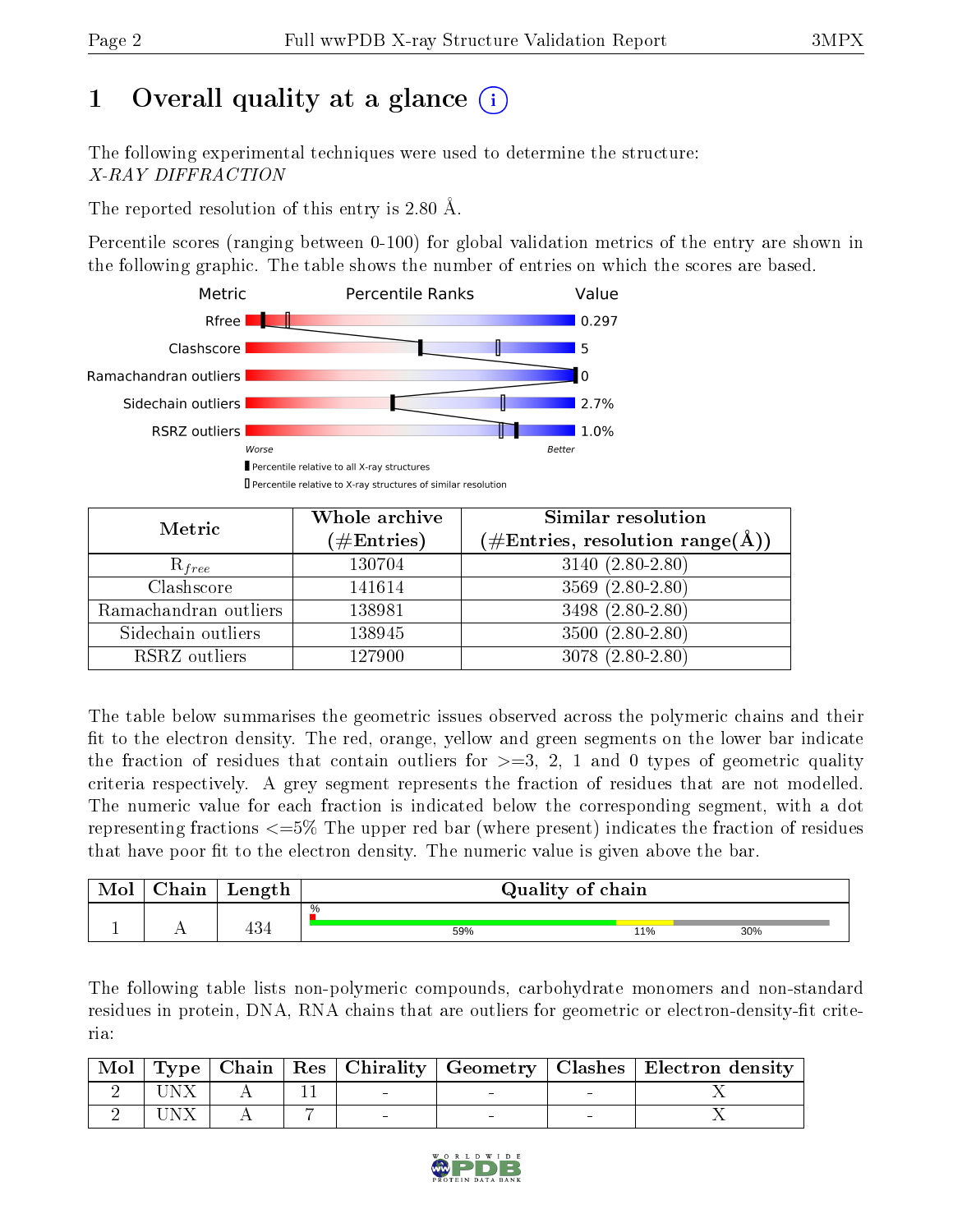# 2 Entry composition (i)

There are 2 unique types of molecules in this entry. The entry contains 2298 atoms, of which 0 are hydrogens and 0 are deuteriums.

In the tables below, the ZeroOcc column contains the number of atoms modelled with zero occupancy, the AltConf column contains the number of residues with at least one atom in alternate conformation and the Trace column contains the number of residues modelled with at most 2 atoms.

Molecule 1 is a protein called FYVE, RhoGEF and PH domain-containing protein 5.

| Mol | ${\bf Chain \,\, \,}$ | Residues | Atoms             |      |  |  | ZeroOcc | AltConf $\vert$ | $\mid$ Trace $\mid$ |  |  |
|-----|-----------------------|----------|-------------------|------|--|--|---------|-----------------|---------------------|--|--|
|     |                       | 303      | Iotal<br>$2287\,$ | .447 |  |  |         | Sе              |                     |  |  |

| Chain            | Residue | Modelled   | Actual                   | Comment               | Reference                                |
|------------------|---------|------------|--------------------------|-----------------------|------------------------------------------|
| A                | 871     | <b>MSE</b> |                          | <b>EXPRESSION TAG</b> | UNP Q6ZNL6                               |
| $\overline{A}$   | 872     | <b>HIS</b> | $\overline{\phantom{0}}$ | <b>EXPRESSION TAG</b> | UNP Q6ZNL6                               |
| А                | 873     | HIS        |                          | <b>EXPRESSION TAG</b> | $\overline{\text{U}}\text{NP}$<br>Q6ZNL6 |
| А                | 874     | HIS        |                          | <b>EXPRESSION TAG</b> | UNP Q6ZNL6                               |
| А                | 875     | HIS        |                          | <b>EXPRESSION TAG</b> | $Q\overline{6ZNL6}$<br>UNP               |
| А                | 876     | HIS        |                          | <b>EXPRESSION TAG</b> | UNP Q6ZNL6                               |
| А                | 877     | HIS        |                          | <b>EXPRESSION TAG</b> | UNP Q6ZNL6                               |
| А                | 878     | <b>SER</b> |                          | <b>EXPRESSION TAG</b> | UNP Q6ZNL6                               |
| $\boldsymbol{A}$ | 879     | <b>SER</b> |                          | <b>EXPRESSION TAG</b> | UNP<br>Q6ZNL6                            |
| А                | 880     | <b>GLY</b> |                          | <b>EXPRESSION TAG</b> | UNP<br>Q6ZNL6                            |
| A                | 881     | $\rm{ARG}$ |                          | <b>EXPRESSION TAG</b> | UNP Q6ZNL6                               |
| A                | 882     | <b>GLU</b> |                          | <b>EXPRESSION TAG</b> | UNP<br>Q6ZNL6                            |
| А                | 883     | <b>ASN</b> |                          | <b>EXPRESSION TAG</b> | Q6ZNL6<br>UNP                            |
| А                | 884     | LEU        |                          | <b>EXPRESSION TAG</b> | UNP.<br>Q6ZNL6                           |
| А                | 885     | <b>TYR</b> |                          | <b>EXPRESSION TAG</b> | <b>UNP</b><br>Q6ZNL6                     |
| А                | 886     | PHE        |                          | <b>EXPRESSION TAG</b> | <b>UNP</b><br>Q6ZNL6                     |
| А                | 887     | GLN        |                          | <b>EXPRESSION TAG</b> | UNP<br>Q6ZNL6                            |
| A                | 888     | GLY        |                          | <b>EXPRESSION TAG</b> | UNP<br>Q6ZNL6                            |

There are 18 discrepancies between the modelled and reference sequences:

• Molecule 2 is UNKNOWN ATOM OR ION (three-letter code: UNX) (formula: X).

|  | $\text{Mol}$   Chain   Residues | Atoms |  | ZeroOcc   AltConf |  |
|--|---------------------------------|-------|--|-------------------|--|
|  |                                 | Total |  |                   |  |

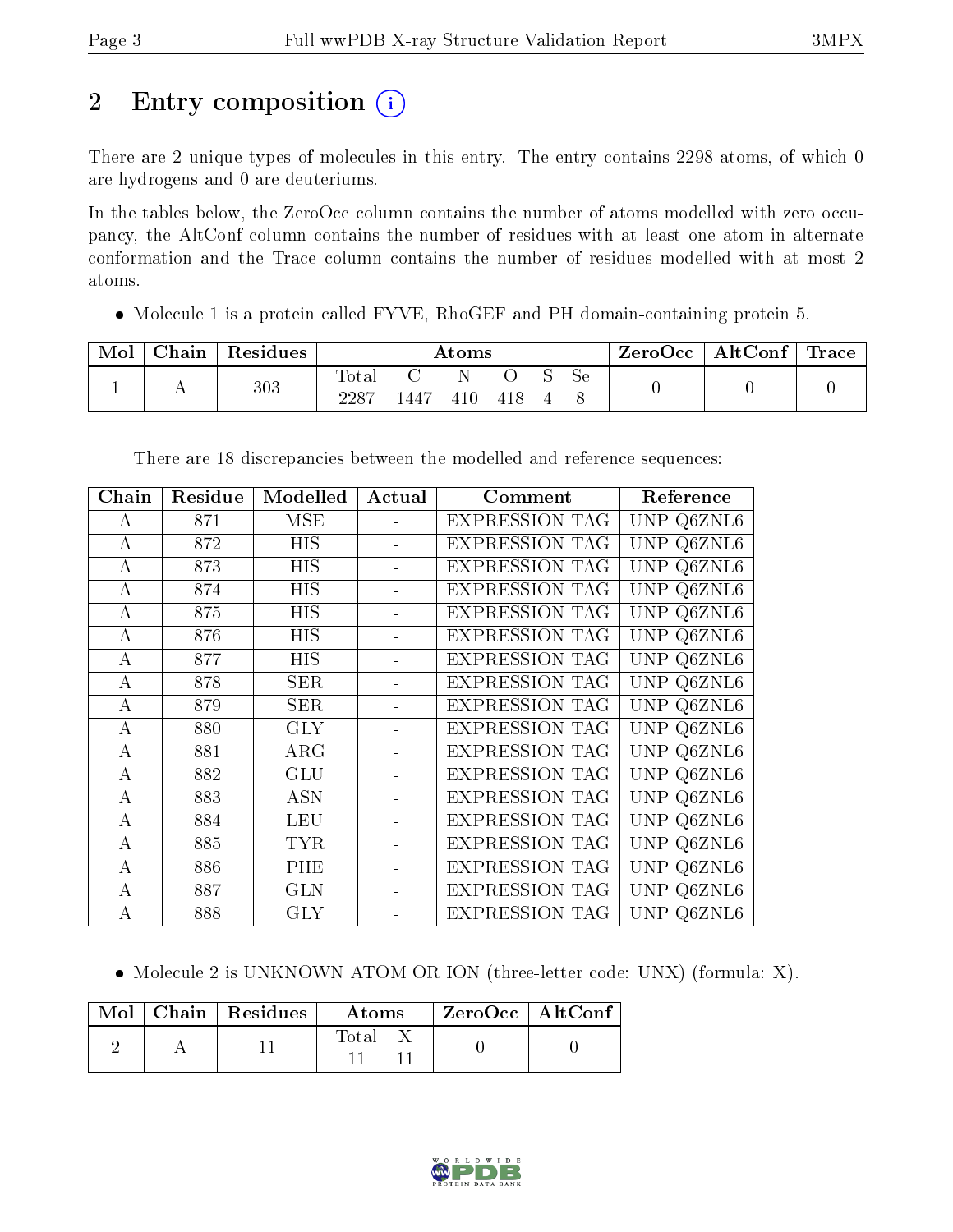## 3 Residue-property plots  $(i)$

These plots are drawn for all protein, RNA and DNA chains in the entry. The first graphic for a chain summarises the proportions of the various outlier classes displayed in the second graphic. The second graphic shows the sequence view annotated by issues in geometry and electron density. Residues are color-coded according to the number of geometric quality criteria for which they contain at least one outlier: green  $= 0$ , yellow  $= 1$ , orange  $= 2$  and red  $= 3$  or more. A red dot above a residue indicates a poor fit to the electron density (RSRZ  $> 2$ ). Stretches of 2 or more consecutive residues without any outlier are shown as a green connector. Residues present in the sample, but not in the model, are shown in grey.



• Molecule 1: FYVE, RhoGEF and PH domain-containing protein 5

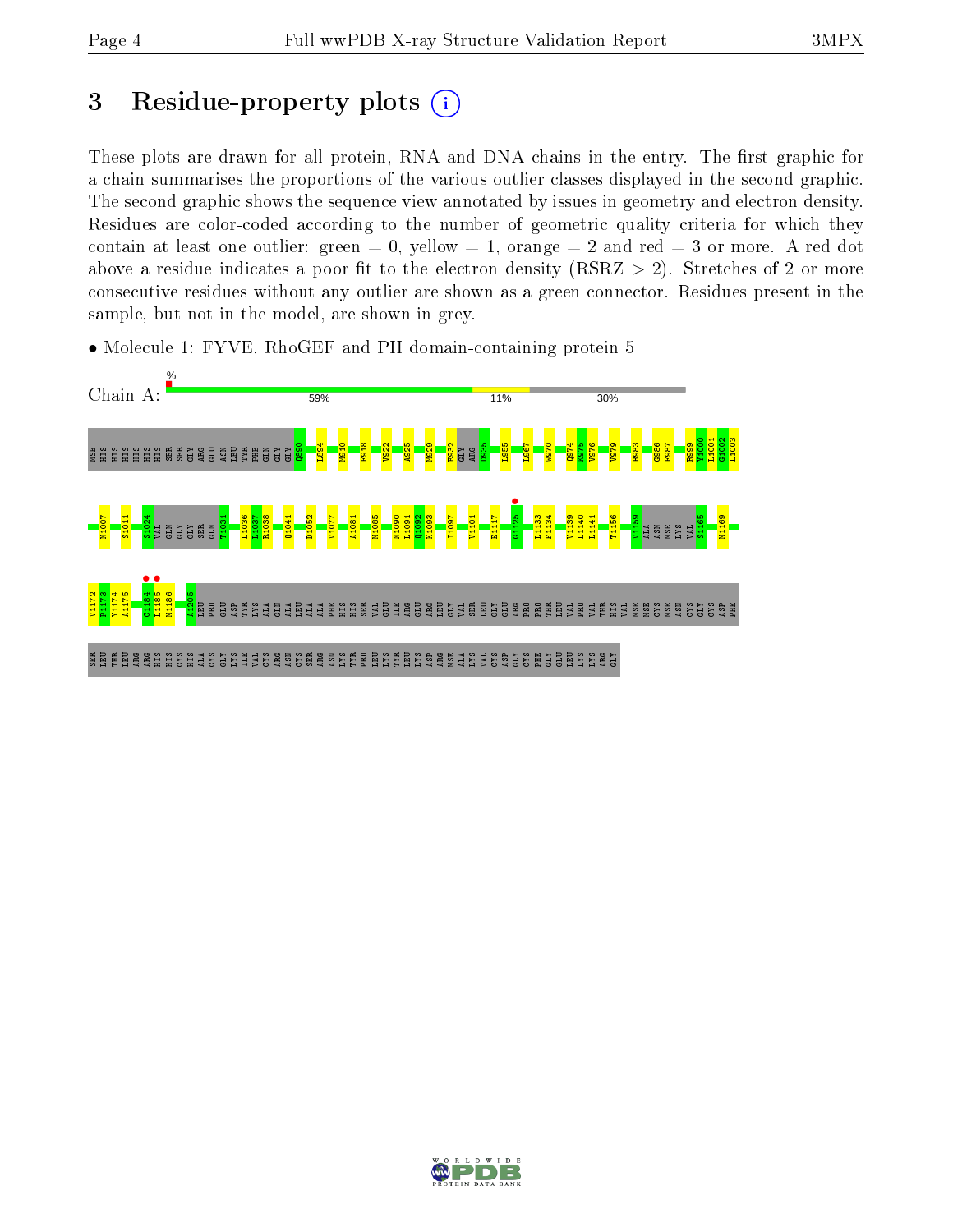# 4 Data and refinement statistics  $(i)$

| Property                                                             | Value                                            | Source                       |
|----------------------------------------------------------------------|--------------------------------------------------|------------------------------|
| Space group                                                          | P 21 21 21                                       | Depositor                    |
| Cell constants                                                       | 70.64Å 127.80Å<br>38.14Å                         | Depositor                    |
| a, b, c, $\alpha$ , $\beta$ , $\gamma$                               | $90.00^{\circ}$ $90.00^{\circ}$<br>$90.00^\circ$ |                              |
| Resolution $(A)$                                                     | $-2.80$<br>29.71                                 | Depositor                    |
|                                                                      | 29.11<br>$-2.80$                                 | <b>EDS</b>                   |
| % Data completeness                                                  | (Not available) $(29.71-2.80)$                   | Depositor                    |
| (in resolution range)                                                | $100.0 (29.11 - 2.80)$                           | <b>EDS</b>                   |
| $R_{merge}$                                                          | 0.14                                             | Depositor                    |
| $\mathrm{R}_{sym}$                                                   | (Not available)                                  | Depositor                    |
| $\langle I/\sigma(I) \rangle^{-1}$                                   | $3.67$ (at 2.80Å)                                | $\overline{\text{X}}$ triage |
| Refinement program                                                   | <b>BUSTER 2.8.0</b>                              | Depositor                    |
| $R, R_{free}$                                                        | $0.218$ , $0.289$                                | Depositor                    |
|                                                                      | $0.225$ ,<br>0.297                               | DCC                          |
| $R_{free}$ test set                                                  | 430 reflections $(4.77\%)$                       | wwPDB-VP                     |
| Wilson B-factor $(A^2)$                                              | 31.8                                             | Xtriage                      |
| Anisotropy                                                           | 0.534                                            | Xtriage                      |
| Bulk solvent $k_{sol}(e/\mathring{A}^3)$ , $B_{sol}(\mathring{A}^2)$ | $0.29$ , 38.6                                    | <b>EDS</b>                   |
| L-test for twinning <sup>2</sup>                                     | $< L >$ = 0.48, $< L2 >$ = 0.31                  | Xtriage                      |
| Estimated twinning fraction                                          | No twinning to report.                           | Xtriage                      |
| $F_o, F_c$ correlation                                               | 0.90                                             | <b>EDS</b>                   |
| Total number of atoms                                                | 2298                                             | wwPDB-VP                     |
| Average B, all atoms $(A^2)$                                         | 29.0                                             | wwPDB-VP                     |

Xtriage's analysis on translational NCS is as follows: The largest off-origin peak in the Patterson function is  $7.19\%$  of the height of the origin peak. No significant pseudotranslation is detected.

<sup>&</sup>lt;sup>2</sup>Theoretical values of  $\langle |L| \rangle$ ,  $\langle L^2 \rangle$  for acentric reflections are 0.5, 0.333 respectively for untwinned datasets, and 0.375, 0.2 for perfectly twinned datasets.



<span id="page-4-1"></span><span id="page-4-0"></span><sup>1</sup> Intensities estimated from amplitudes.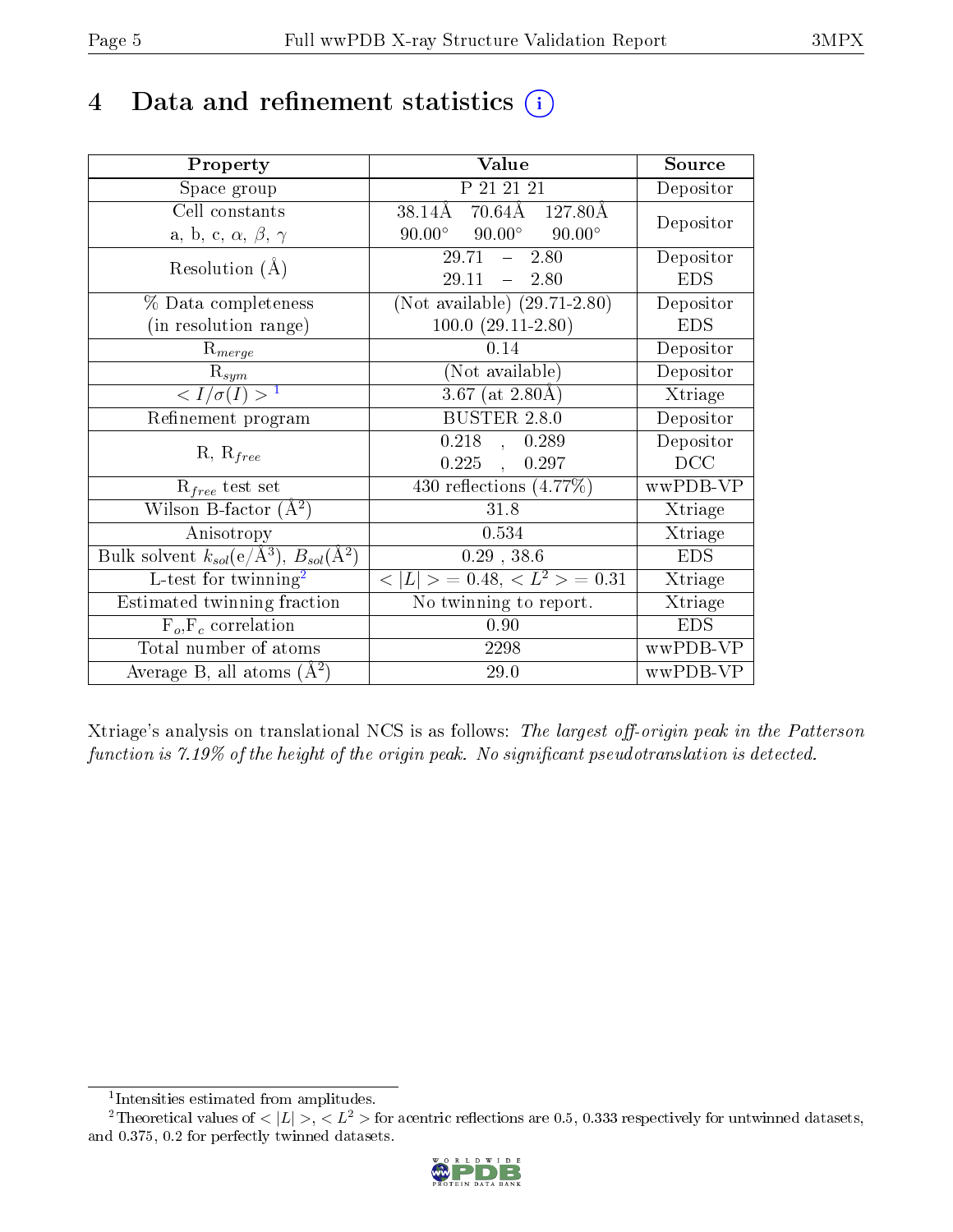# 5 Model quality  $(i)$

### 5.1 Standard geometry (i)

Bond lengths and bond angles in the following residue types are not validated in this section: UNX

The Z score for a bond length (or angle) is the number of standard deviations the observed value is removed from the expected value. A bond length (or angle) with  $|Z| > 5$  is considered an outlier worth inspection. RMSZ is the root-mean-square of all Z scores of the bond lengths (or angles).

| $Mol$   Chain |      | Bond lengths                    | Bond angles |        |  |
|---------------|------|---------------------------------|-------------|--------|--|
|               |      | RMSZ $ #Z  > 5$ RMSZ $ #Z  > 5$ |             |        |  |
|               | 0.50 | 0/2318                          | 0.68        | 0/3133 |  |

There are no bond length outliers.

There are no bond angle outliers.

There are no chirality outliers.

There are no planarity outliers.

#### 5.2 Too-close contacts  $(i)$

In the following table, the Non-H and H(model) columns list the number of non-hydrogen atoms and hydrogen atoms in the chain respectively. The H(added) column lists the number of hydrogen atoms added and optimized by MolProbity. The Clashes column lists the number of clashes within the asymmetric unit, whereas Symm-Clashes lists symmetry related clashes.

| Mol |     |      | Chain   Non-H   H(model)   H(added)   Clashes   Symm-Clashes |
|-----|-----|------|--------------------------------------------------------------|
|     |     | 2147 |                                                              |
|     |     |      |                                                              |
|     | 298 | 2147 |                                                              |

The all-atom clashscore is defined as the number of clashes found per 1000 atoms (including hydrogen atoms). The all-atom clashscore for this structure is 5.

All (24) close contacts within the same asymmetric unit are listed below, sorted by their clash magnitude.

| Atom-1               | Atom-2                                     | Interatomic<br>distance (A | Clash<br>overlap $(A)$ |
|----------------------|--------------------------------------------|----------------------------|------------------------|
| 1: A: 1007: ASN:O    | $1 \cdot A \cdot 1011 \cdot SFR \cdot HR3$ | 2.01                       | 1.61                   |
| 1: A: 1169: MSE: HG3 | $1:$ A:1172:VAL:HB                         | .85                        | J 59                   |

Continued on next page...

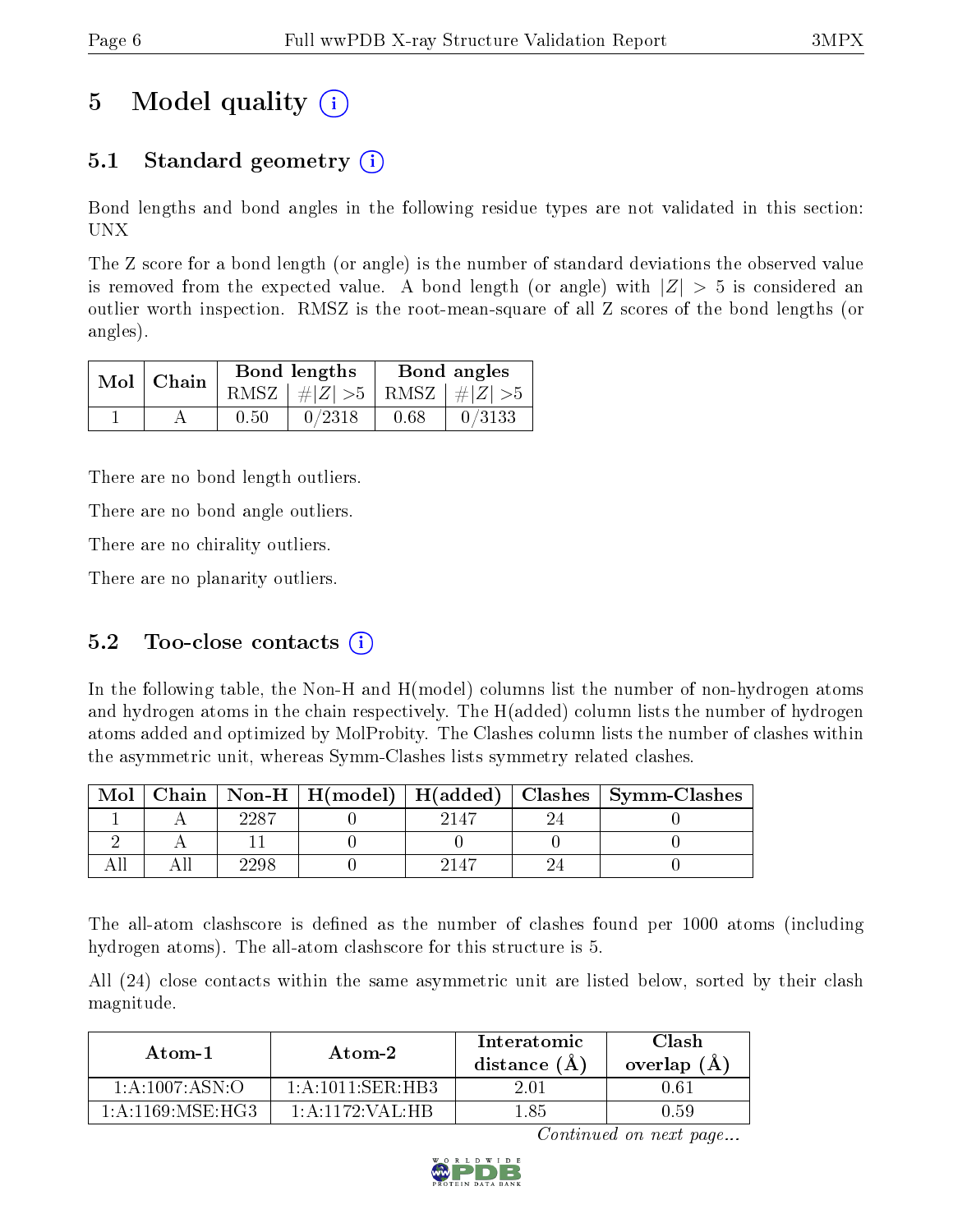|                      |                                          | Interatomic      | Clash         |
|----------------------|------------------------------------------|------------------|---------------|
| Atom-1               | Atom-2                                   | distance $(\AA)$ | overlap $(A)$ |
| 1: A:918: PHE:O      | $1:\overline{A}:922:\overline{VAL}:HG23$ | 2.06             | 0.55          |
| 1: A:999: ARG:O      | 1:A:1003:LEU:HB2                         | 2.07             | 0.54          |
| 1:A:894:LEU:HD13     | 1: A:970:TRP:CD1                         | 2.46             | 0.51          |
| 1:A:925:ALA:C        | 1: A:929: MSE: HE3                       | 2.31             | 0.51          |
| 1:A:1134:PHE:HB2     | 1:A:1141:LEU:HB2                         | 1.93             | 0.50          |
| 1:A:1001:LEU:HD21    | 1:A:1036:LEU:HD13                        | 1.95             | 0.49          |
| $1:$ A:1139:VAL:HG22 | 1: A: 1156: THR: HG22                    | 1.94             | 0.49          |
| 1: A:955: LEU: HD13  | 1:A:986:GLY:HA3                          | 1.95             | 0.49          |
| 1:A:1117:GLU:HA      | 1:A:1133:LEU:O                           | 2.13             | 0.48          |
| 1: A:979: VAL:O      | 1:A:983:ARG:HD2                          | 2.12             | 0.48          |
| 1:A:1041:GLN:HB2     | 1:A:1091:LEU:HD11                        | 1.97             | 0.47          |
| 1: A:929: MSE: HA    | 1:A:932:GLU:HG3                          | 1.97             | 0.47          |
| 1:A:1139:VAL:CG2     | 1: A: 1156: THR: HG22                    | 2.45             | 0.45          |
| 1: A:910:MSE:HE2     | 1:A:1038:ARG:HB3                         | 1.99             | 0.43          |
| 1:A:1081:ALA:O       | 1: A: 1085: MSE: HB2                     | 2.18             | 0.42          |
| 1: A:987:PHE:HB3     | 1:A:1077:VAL:HG21                        | 2.02             | 0.42          |
| 1:A:1175:ALA:HB1     | 1:A:1186:MSE:HE1                         | 2.02             | 0.42          |
| 1:A:925:ALA:HB1      | 1: A:929: MSE: CE                        | 2.50             | 0.42          |
| 1:A:1097:ILE:O       | 1:A:1101:VAL:HG23                        | 2.20             | 0.41          |
| 1: A:970:TRP:HZ3     | 1:A:976:VAL:HG13                         | 1.85             | 0.41          |
| 1:A:1090:ASN:HA      | 1:A:1093:LYS:HE3                         | 2.02             | 0.40          |
| 1:A:1175:ALA:HB1     | $1: A:1186:\overline{\text{MSE:CE}}$     | 2.52             | 0.40          |

Continued from previous page...

There are no symmetry-related clashes.

### 5.3 Torsion angles (i)

#### 5.3.1 Protein backbone (i)

In the following table, the Percentiles column shows the percent Ramachandran outliers of the chain as a percentile score with respect to all X-ray entries followed by that with respect to entries of similar resolution.

The Analysed column shows the number of residues for which the backbone conformation was analysed, and the total number of residues.

| Mol   Chain | Analysed                              |  | Favoured   Allowed   Outliers   Percentiles                |
|-------------|---------------------------------------|--|------------------------------------------------------------|
|             | $295/434(68\%)$   277 (94%)   18 (6%) |  | $\begin{array}{ c c c c }\n\hline\n100 & 100\n\end{array}$ |

There are no Ramachandran outliers to report.

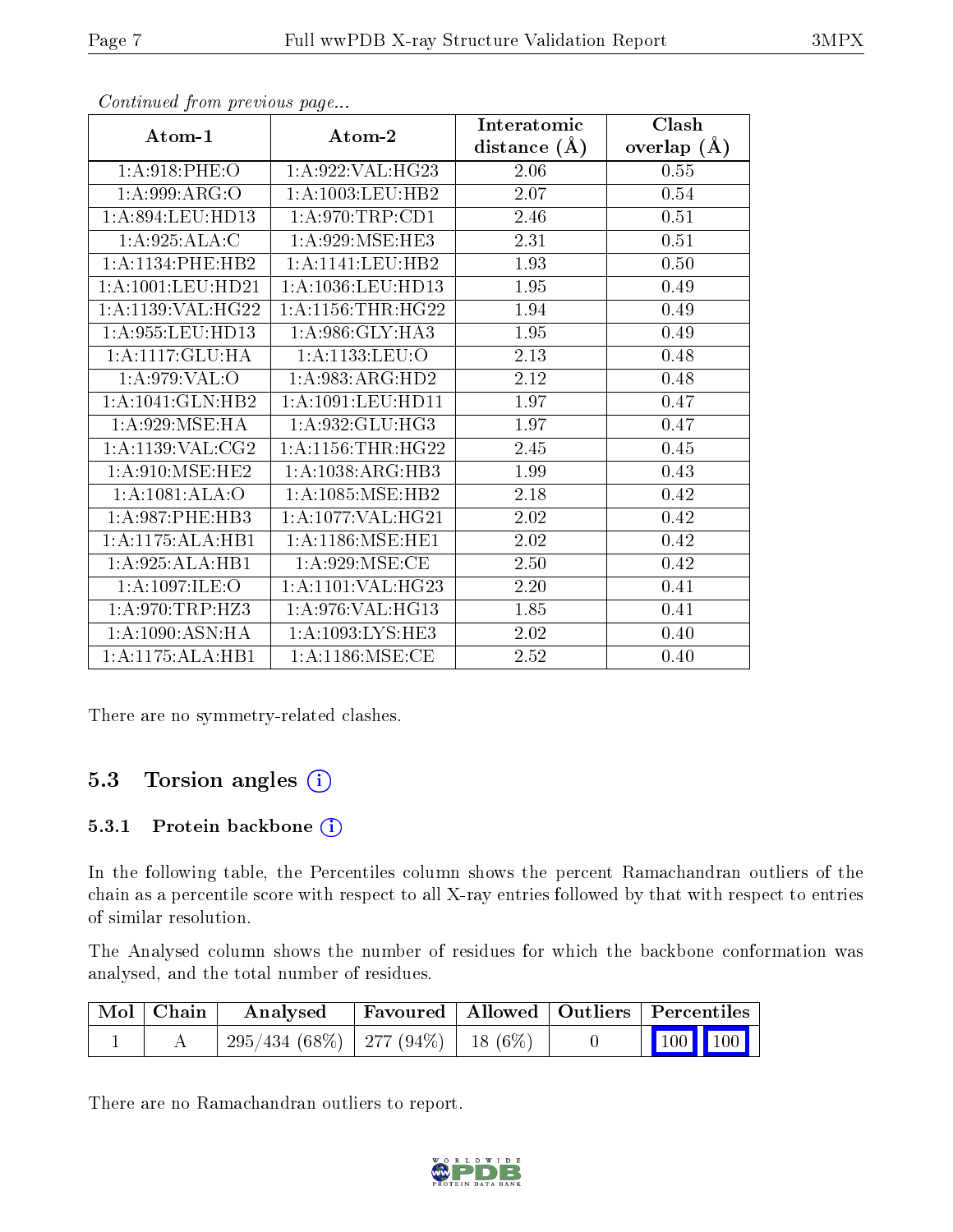#### 5.3.2 Protein sidechains  $(i)$

In the following table, the Percentiles column shows the percent sidechain outliers of the chain as a percentile score with respect to all X-ray entries followed by that with respect to entries of similar resolution.

The Analysed column shows the number of residues for which the sidechain conformation was analysed, and the total number of residues.

| $\mid$ Mol $\mid$ Chain | Rotameric   Outliers   Percentiles<br>Analysed                                                         |  |  |       |
|-------------------------|--------------------------------------------------------------------------------------------------------|--|--|-------|
|                         | $\begin{array}{ c c c c c c c c } \hline 221/364 & (61\%)& 215 & (97\%)& 6 & (3\%) \hline \end{array}$ |  |  | 44 78 |

All (6) residues with a non-rotameric sidechain are listed below:

| Mol | $Chain$ | Res  | Type       |
|-----|---------|------|------------|
|     |         | 967  | LEU        |
|     |         | 974  | <b>GLN</b> |
|     |         | 1052 | <b>ASP</b> |
|     |         | 1140 | LEU        |
|     |         | 1174 | <b>TYR</b> |
|     |         | 1185 | LEU        |

Some sidechains can be flipped to improve hydrogen bonding and reduce clashes. All (1) such sidechains are listed below:

| Chain | $+$ Res $+$ | vpe |
|-------|-------------|-----|
|       |             |     |

#### 5.3.3 RNA (i)

There are no RNA molecules in this entry.

#### 5.4 Non-standard residues in protein, DNA, RNA chains (i)

There are no non-standard protein/DNA/RNA residues in this entry.

#### 5.5 Carbohydrates  $(i)$

There are no carbohydrates in this entry.

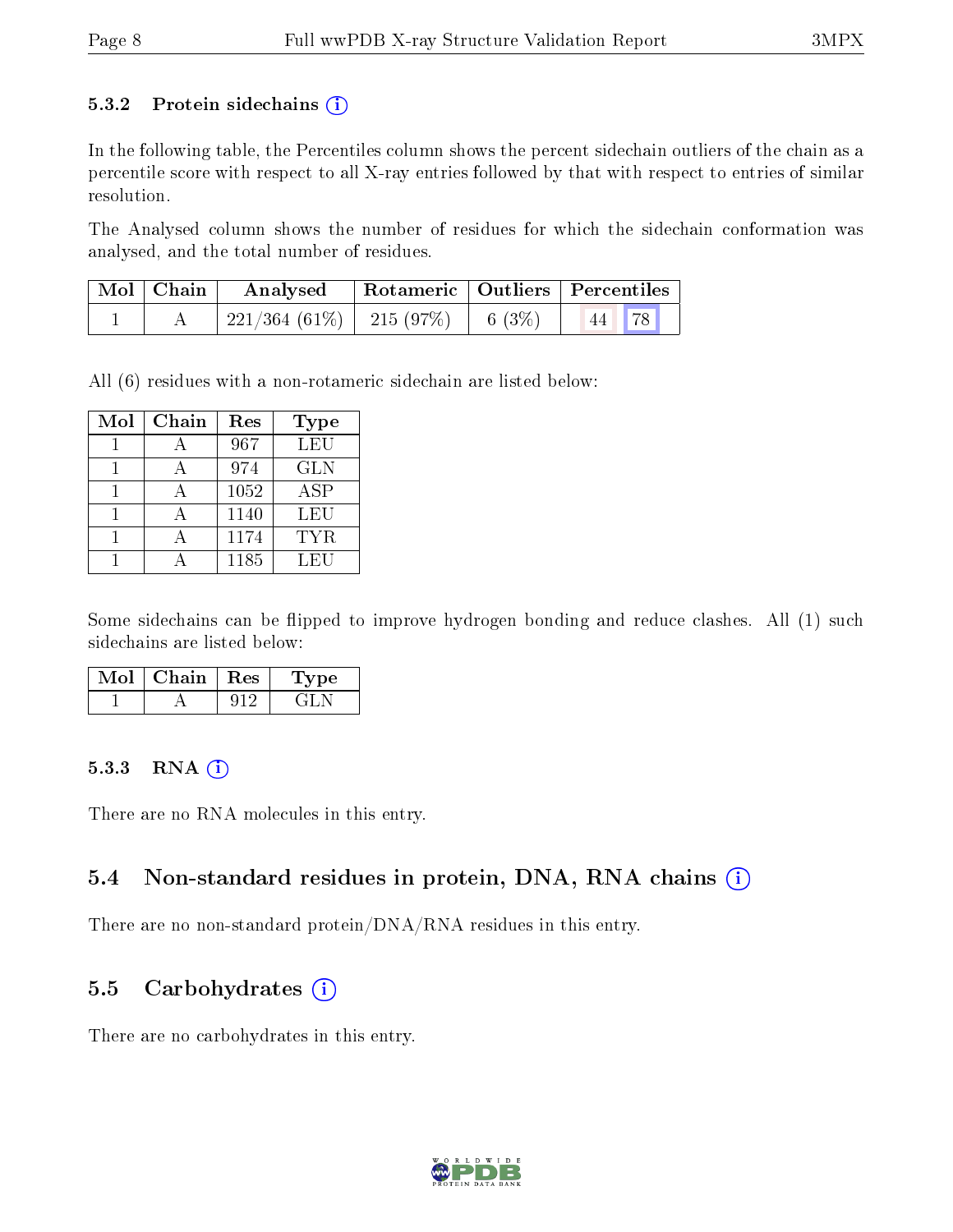#### 5.6 Ligand geometry (i)

Of 11 ligands modelled in this entry, 11 are unknown - leaving 0 for Mogul analysis.

There are no bond length outliers.

There are no bond angle outliers.

There are no chirality outliers.

There are no torsion outliers.

There are no ring outliers.

No monomer is involved in short contacts.

### 5.7 [O](https://www.wwpdb.org/validation/2017/XrayValidationReportHelp#nonstandard_residues_and_ligands)ther polymers (i)

There are no such residues in this entry.

### 5.8 Polymer linkage issues (i)

There are no chain breaks in this entry.

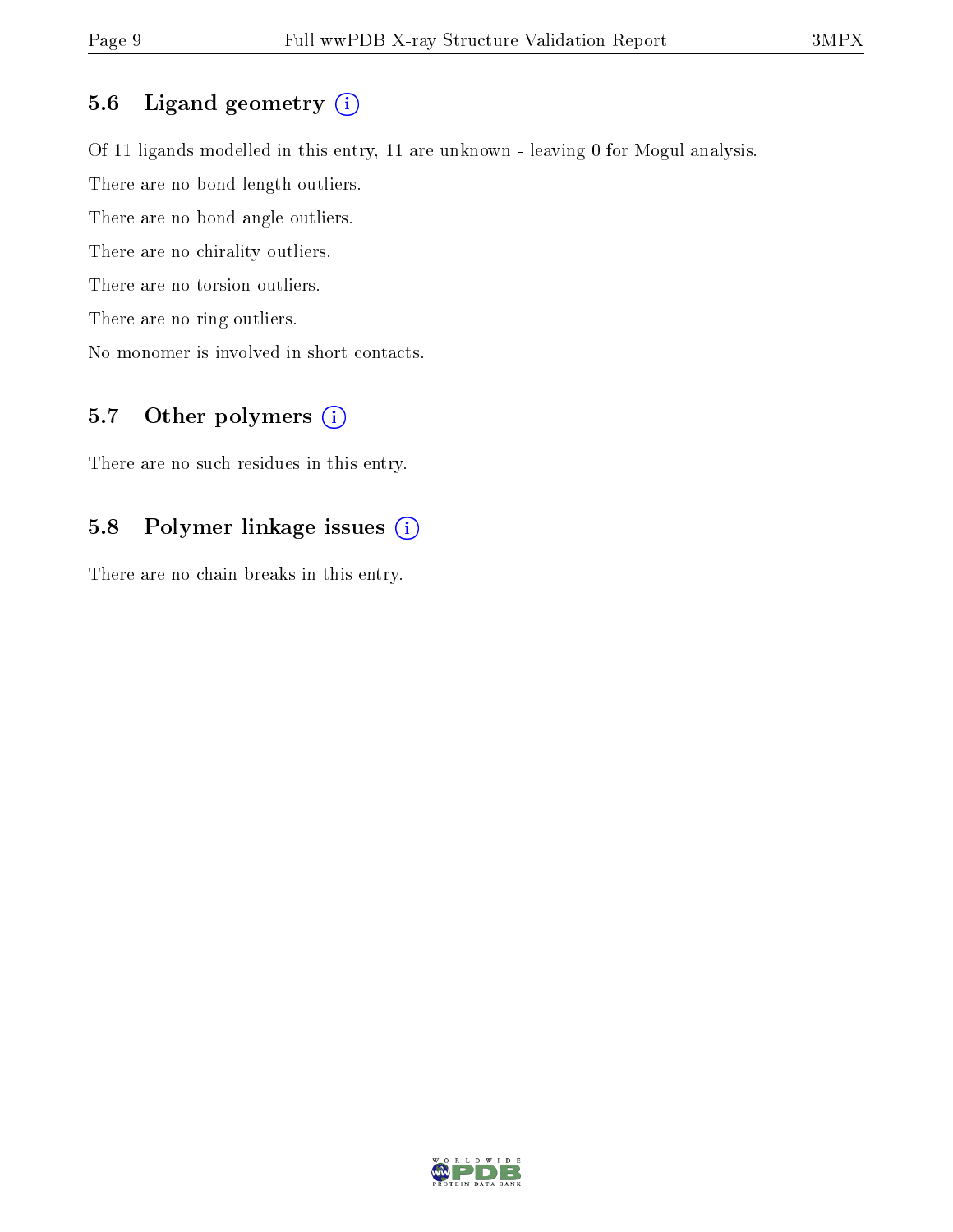## 6 Fit of model and data  $\left( \cdot \right)$

## 6.1 Protein, DNA and RNA chains (i)

In the following table, the column labelled  $#RSRZ>2'$  contains the number (and percentage) of RSRZ outliers, followed by percent RSRZ outliers for the chain as percentile scores relative to all X-ray entries and entries of similar resolution. The OWAB column contains the minimum, median,  $95<sup>th</sup>$  percentile and maximum values of the occupancy-weighted average B-factor per residue. The column labelled  $Q < 0.9$  lists the number of (and percentage) of residues with an average occupancy less than 0.9.

| $\mid$ Mol $\mid$ Chain | Analysed     | ${ <\hspace{-1.5pt}{\mathrm{RSRZ}} \hspace{-1.5pt}>}$ | $\rm \#RSRZ{>}2$ |  | $\mid$ OWAB(Å <sup>2</sup> ) $\mid$ Q<0.9 $\mid$                           |  |
|-------------------------|--------------|-------------------------------------------------------|------------------|--|----------------------------------------------------------------------------|--|
|                         | 295/434(67%) | $-0.40$                                               |                  |  | $\mid 3 \ (1\%) \ \mid 82 \ \mid \mid 77 \ \mid \mid 6, 28, 52, 68 \ \mid$ |  |

All (3) RSRZ outliers are listed below:

| Mol | Chain | $Res \vert$ | $\Gamma$ ype | $\operatorname{RSRZ}$ |
|-----|-------|-------------|--------------|-----------------------|
|     |       | 1125        | GLY          | 3.9                   |
|     |       | 1184        | CYS          | 2.2                   |
|     |       | 1185        | L FII        | 21                    |

### 6.2 Non-standard residues in protein, DNA, RNA chains  $(i)$

There are no non-standard protein/DNA/RNA residues in this entry.

### 6.3 Carbohydrates (i)

There are no carbohydrates in this entry.

### 6.4 Ligands  $(i)$

In the following table, the Atoms column lists the number of modelled atoms in the group and the number defined in the chemical component dictionary. The B-factors column lists the minimum, median,  $95<sup>th</sup>$  percentile and maximum values of B factors of atoms in the group. The column labelled  $Q< 0.9$ ' lists the number of atoms with occupancy less than 0.9.

| Mol | Type | Chain | Res | Atoms | <b>RSCC</b> | RSR  | $B\text{-factors}(A^2)$ | $Q<$ 0.9 |
|-----|------|-------|-----|-------|-------------|------|-------------------------|----------|
|     | UNX  |       |     |       | 0.69        | 0.49 | 30,30,30,30             |          |
|     | UNX  |       |     |       | 0.73        | 0.68 | 30,30,30,30             |          |
|     | UN X |       |     |       | 0.74        | 0.24 | 30, 30, 30, 30          |          |
|     |      |       |     |       | 0.78        | 0.26 | 30, 30, 30, 30          |          |

Continued on next page...